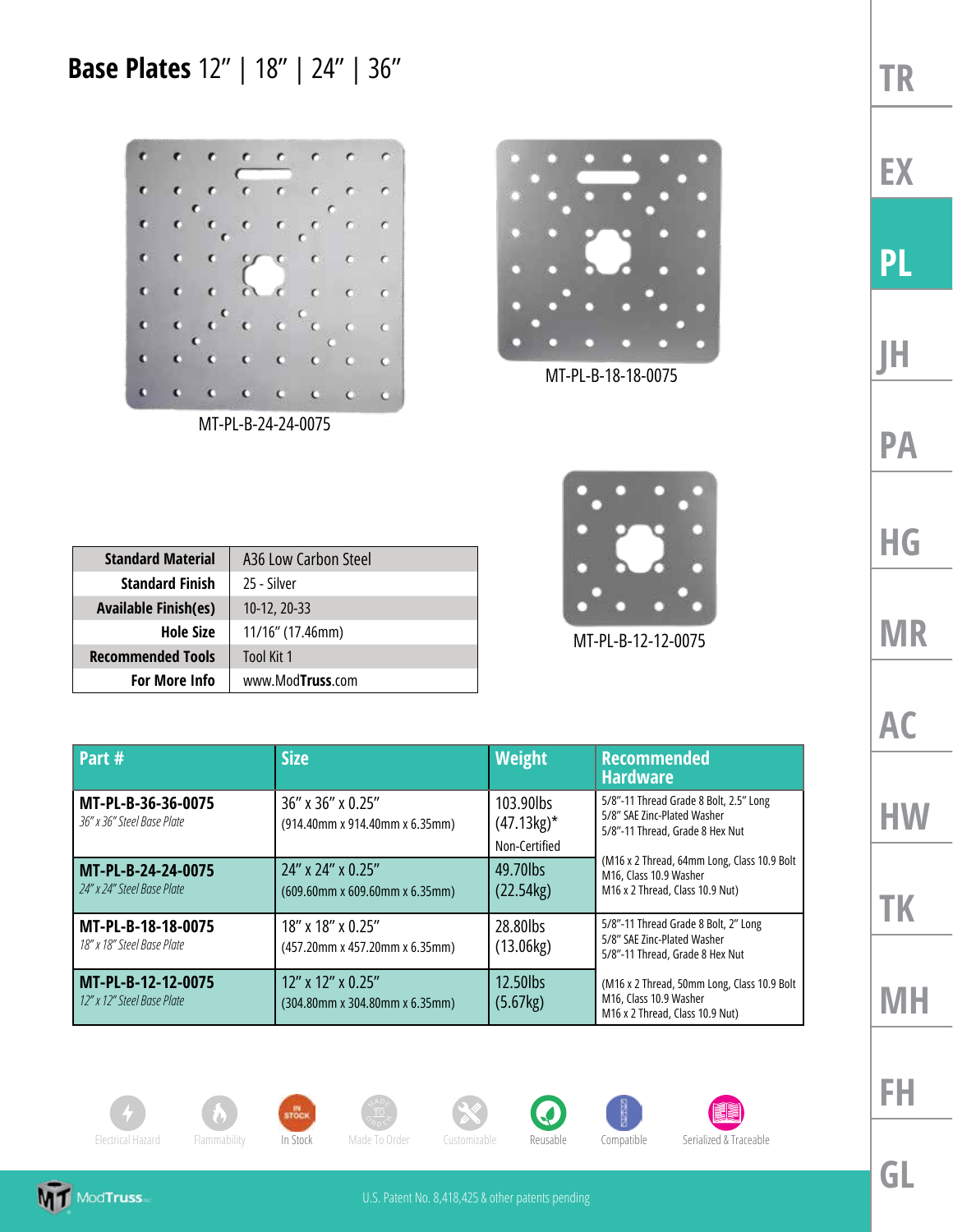## **Series | PL Plates**

Product Number | MT-PL-B-XX-XX-0075



**MT** ModTruss<sub>MC</sub>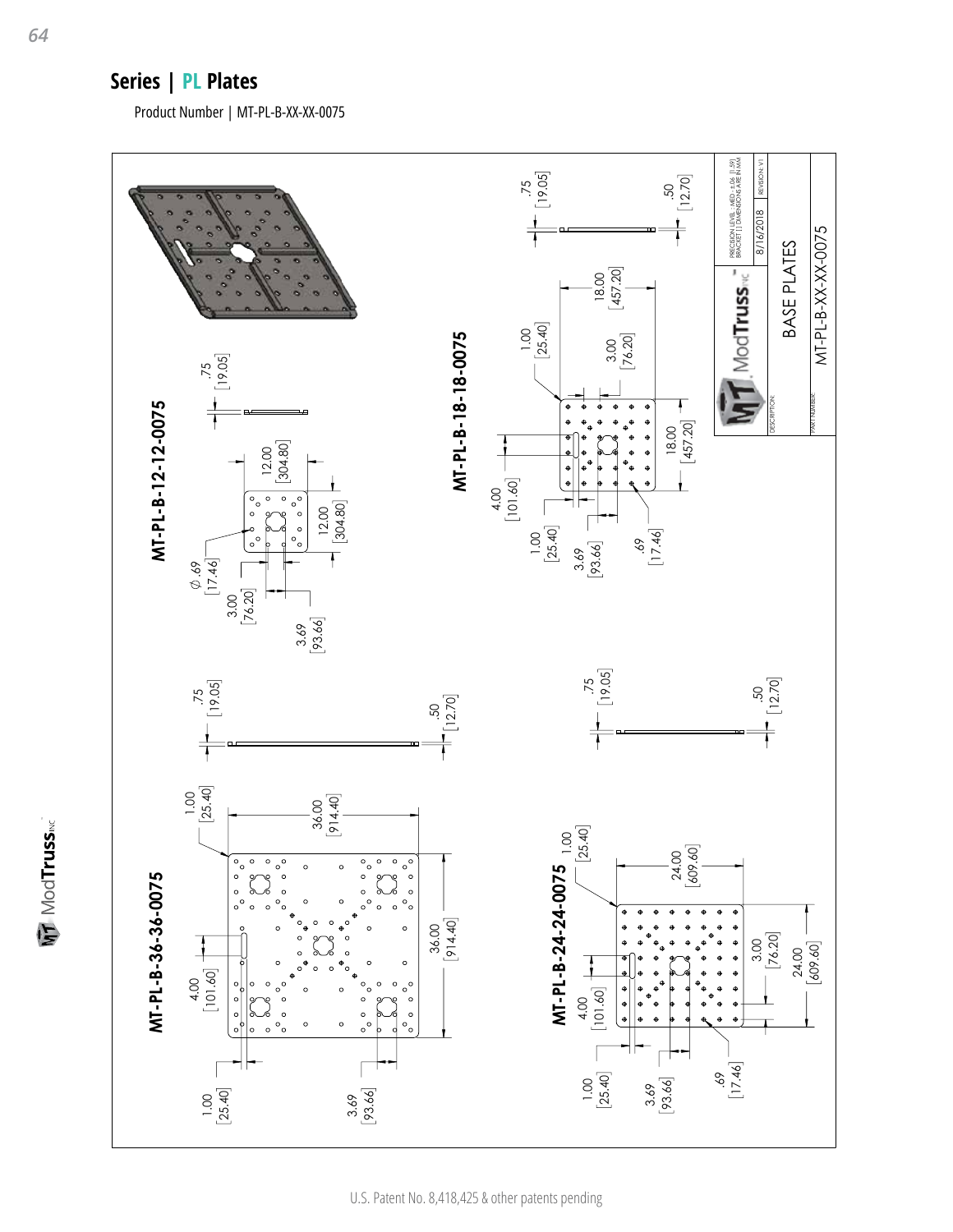## **Base Plate 48" x 48"**

Part Number | MT-PL-B-48-48-1000



| <b>Standard Material</b>              | A36 Low Carbon Steel                                                                                                                                                                                             |  |
|---------------------------------------|------------------------------------------------------------------------------------------------------------------------------------------------------------------------------------------------------------------|--|
| <b>Standard Finish</b>                | 95 - Enamel Satin Black                                                                                                                                                                                          |  |
| <b>Available Finish(es)</b>           | 02, 95-96                                                                                                                                                                                                        |  |
| <b>Size</b>                           | 48" x 48" x 1" (1219.20mm x 1219.20mm x 25.40mm)                                                                                                                                                                 |  |
| <b>Weight</b>                         | *Not Certified<br>630.00lbs* (285.76kg)                                                                                                                                                                          |  |
| <b>Hole Size</b>                      | $11/16$ " (17.46mm)                                                                                                                                                                                              |  |
| <b>Recommended</b><br><b>Hardware</b> | 5/8"-11 Thread Grade 8 Bolt, 2.5" Long   5/8" SAE Zinc-Plated Washer   5/8"-11 Thread, Grade 8 Hex Nut<br>(M16 x 2 Thread, 64mm Long, Class 10.9 Bolt   M16, Class 10.9 Washer   M16 x 2 Thread, Class 10.9 Nut) |  |
| <b>Recommended Tools</b>              | Tool Kit 1                                                                                                                                                                                                       |  |
| <b>For More Info</b>                  | www.ModTruss.com                                                                                                                                                                                                 |  |

















**EX**

**PL**

**JH**

**PA**

**HG**

**MR**

**AC**

**HW**

**TK**

**MH**



**GL**

**FH**